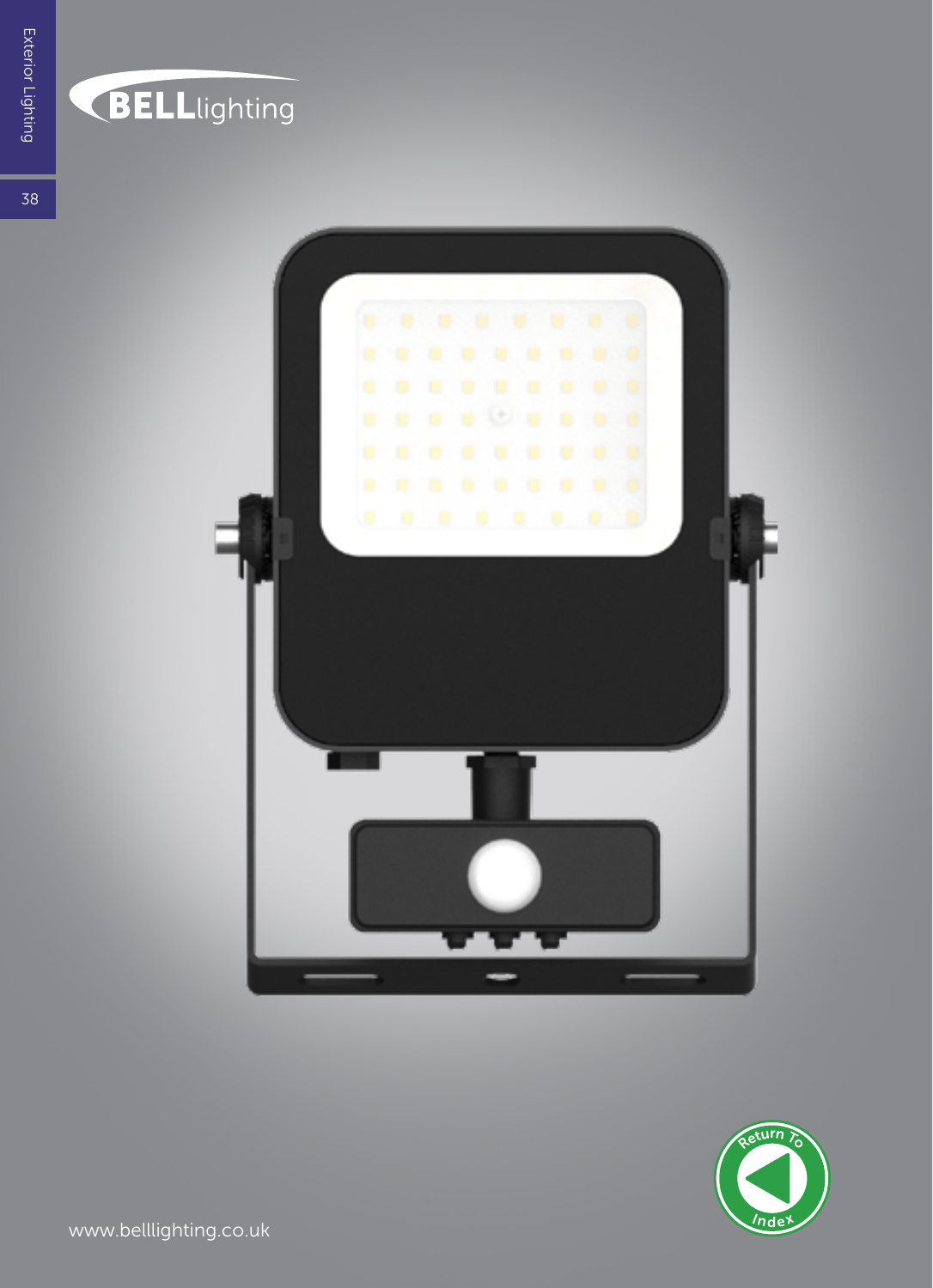$79$ 

# **SkylineSlim+**

### LED Floodlight

The Skyline Slim+ LED Floodlight is suitable for a wide range of applications. Available in a vast range of wattages, this low energy floodlight is ideal for any lighting project, big or small.

- 10/20/30/50W Genuine replacement for Halogen Floodlights
- 70/100/150/200W Genuine replacement for Metal Halide Floodlights

Fitting

Rating

- Marine Grade Aluminium body
- Fully encapsulated IP65 TUV certified driver
- PIR Over-ride function

*<u>Guarantee</u>* 

YEAR

- Average 8M detection range for PIR Floods
- Separately tested IP65 PIR



Chting Design

Standard

LMR80: Maximum 20% of lumen depreciation over rated hours. B10: Maximum 10% of fittings failure rate over rated hours



B10

|   | Without PIR Symmetric |            |       |                  |                  |       |                  |                  |
|---|-----------------------|------------|-------|------------------|------------------|-------|------------------|------------------|
|   | 10W                   | <b>20W</b> | 30W   | 50W              | 70W              | 100W  | 150W             | 200W             |
| Α | 134mm                 | 142mm      | 158mm | 200mm            | 259mm            | 318mm | 357mm            | 410mm            |
| B | 112mm                 | 120mm      | 136mm | 172mm            | 229mm            | 276mm | 300mm            | 355mm            |
|   | 31 <sub>mm</sub>      | 33mm       | 34mm  | 44 <sub>mm</sub> | 48 <sub>mm</sub> | 60mm  | 60 <sub>mm</sub> | 60 <sub>mm</sub> |

|   | 100W     | 150W  | 200W             |  |  |  |  |
|---|----------|-------|------------------|--|--|--|--|
| Д | 315mm    | 351mm | 408mm            |  |  |  |  |
| B | $277$ mm | 302mm | 352mm            |  |  |  |  |
|   | 60mm     | 60mm  | 60 <sub>mm</sub> |  |  |  |  |

#### Asymmetric Without PIR

| 315mm                        | 351 <sub>mm</sub> | 408mm            |  |  |  |
|------------------------------|-------------------|------------------|--|--|--|
| 277mm                        | 302mm             | 352mm            |  |  |  |
| 60mm                         | 60mm              | 60 <sub>mm</sub> |  |  |  |
|                              |                   |                  |  |  |  |
| $MH + L$ DID<br>$C$ ummatria |                   |                  |  |  |  |

|   | 10W   | <b>20W</b> | 30W   | 50W   | 70W   |  |  |  |
|---|-------|------------|-------|-------|-------|--|--|--|
| A | 176mm | 185mm      | 200mm | 239mm | 300mm |  |  |  |
| B | 112mm | 120mm      | 137mm | 172mm | 229mm |  |  |  |
| C | 68mm  | 68mm       | 72mm  | 72mm  | 72mm  |  |  |  |



technical@belllighting.co.uk sales@belllighting.co.uk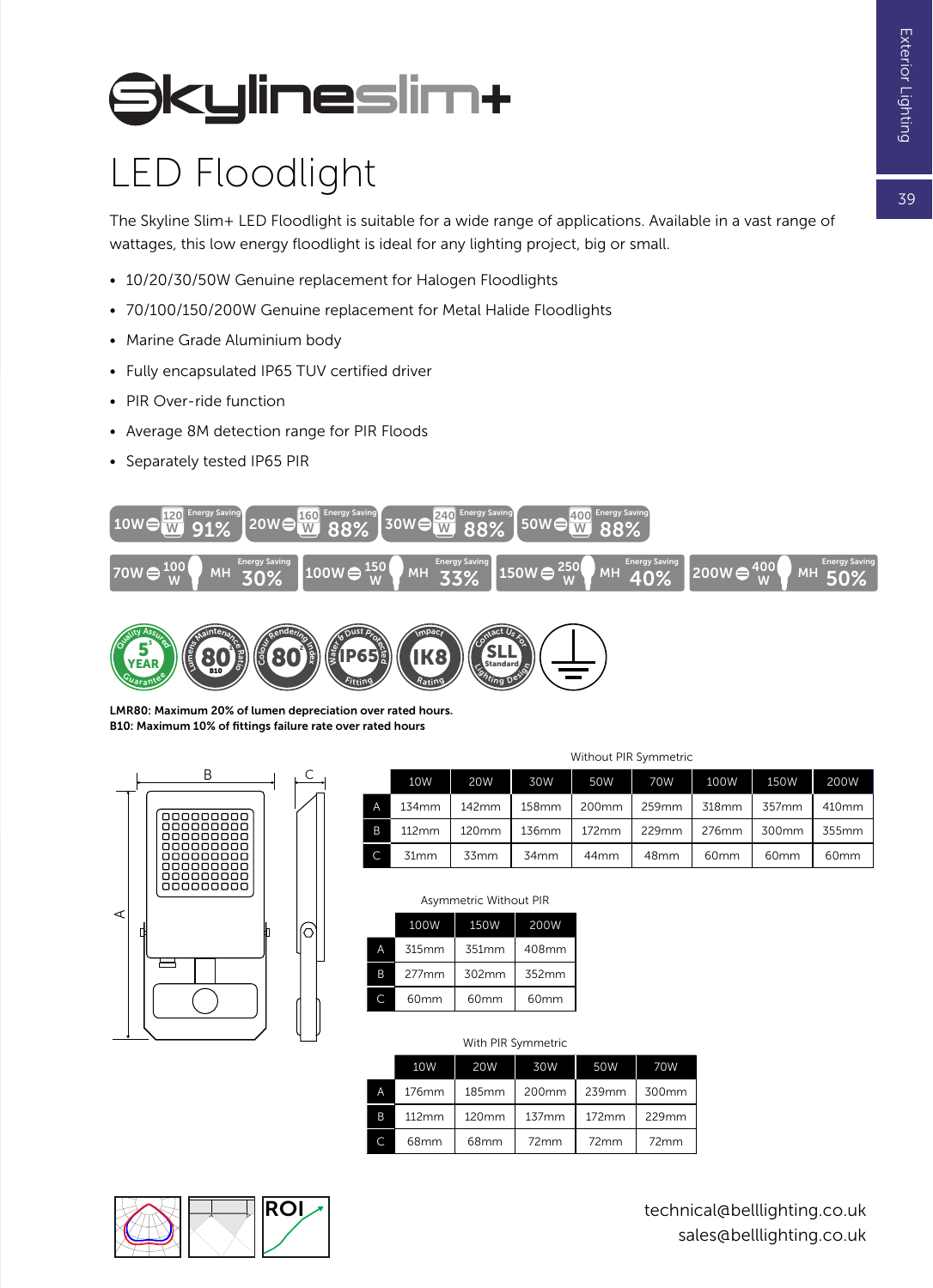# **SkylineSlim+**

#### LED Floodlight

| <b>Technical Specification</b> |                                                                                                                                                                                                                                                                                                                                                                                                                                             |  |  |  |  |
|--------------------------------|---------------------------------------------------------------------------------------------------------------------------------------------------------------------------------------------------------------------------------------------------------------------------------------------------------------------------------------------------------------------------------------------------------------------------------------------|--|--|--|--|
| Construction                   | Die Cast LM6 Marine Grade Aluminium body, Stainless Steel screws and fixings                                                                                                                                                                                                                                                                                                                                                                |  |  |  |  |
| Driver                         | BELL                                                                                                                                                                                                                                                                                                                                                                                                                                        |  |  |  |  |
| LED Chip                       | Phillips                                                                                                                                                                                                                                                                                                                                                                                                                                    |  |  |  |  |
| IP Rating                      | <b>IP65</b>                                                                                                                                                                                                                                                                                                                                                                                                                                 |  |  |  |  |
| Operating Temp                 | -20°C to +25°C Outdoor use only                                                                                                                                                                                                                                                                                                                                                                                                             |  |  |  |  |
| Input Voltage                  | 240V                                                                                                                                                                                                                                                                                                                                                                                                                                        |  |  |  |  |
| Power Factor                   | > 0.9                                                                                                                                                                                                                                                                                                                                                                                                                                       |  |  |  |  |
| CRI                            | 80 - Exceeds EU standard of Ra 70 for Colour Rendering Index                                                                                                                                                                                                                                                                                                                                                                                |  |  |  |  |
| <b>LMR</b>                     | 80 - Exceeds EU standard of 70 for Lumens Maintenance Ratio                                                                                                                                                                                                                                                                                                                                                                                 |  |  |  |  |
| Windage                        | 10W Non PIR 0.009M <sup>2</sup> / 10W PIR 0.009M <sup>2</sup> / 20W Non PIR 0.010M <sup>2</sup> / 20W PIR 0.010M <sup>2</sup><br>30W Non PIR 0.014M <sup>2</sup> / 30W PIR 0.014M <sup>2</sup> / 50W Non PIR 0.022M <sup>2</sup> / 50W PIR 0.022M <sup>2</sup><br>70W Non PIR 0.043M <sup>2</sup> / 70W PIR 0.043M <sup>2</sup> / 100W Non PIR 0/062M <sup>2</sup> / 150W Non PIR<br>0.080M <sup>2</sup> / 200W Non PIR 0.112M <sup>2</sup> |  |  |  |  |
|                                | 100W Asymmetric 0.062M <sup>2</sup> / 150W Asymmetric 0.080M <sup>2</sup> / 200W Asymmetric 0.112M <sup>2</sup>                                                                                                                                                                                                                                                                                                                             |  |  |  |  |
| Weight                         | 10W Non PIR 3.1Kg / 10W PIR 3.25Kg / 20W Non PIR 4.4Kg / 20W PIR 3.6Kg / 30W Non PIR<br>5.3Kg / 30W PIR 5.8Kg / 50W Non PIR 8.7Kg / 50W PIR 9.2Kg / 70W Non PIR 13.4Kg<br>100W Non PIR 15.3Kg / 150W Non PIR 17.2Kg / 200W Non PIR 18.7Kg                                                                                                                                                                                                   |  |  |  |  |
|                                | 100W Asymmetric 15.3Kg / 150W Asymmetric 17.2Kg / 200W Asymmetric 18.7Kg                                                                                                                                                                                                                                                                                                                                                                    |  |  |  |  |



<sup>1</sup> Exceeds EU standard of 70 for Lumens Maintenance Ratio<br><sup>2</sup> Exceeds EU standard of RA 70 for Colour Rendering Index<br><sup>3</sup> Subject to terms & conditions (Contact Customer Service)

40